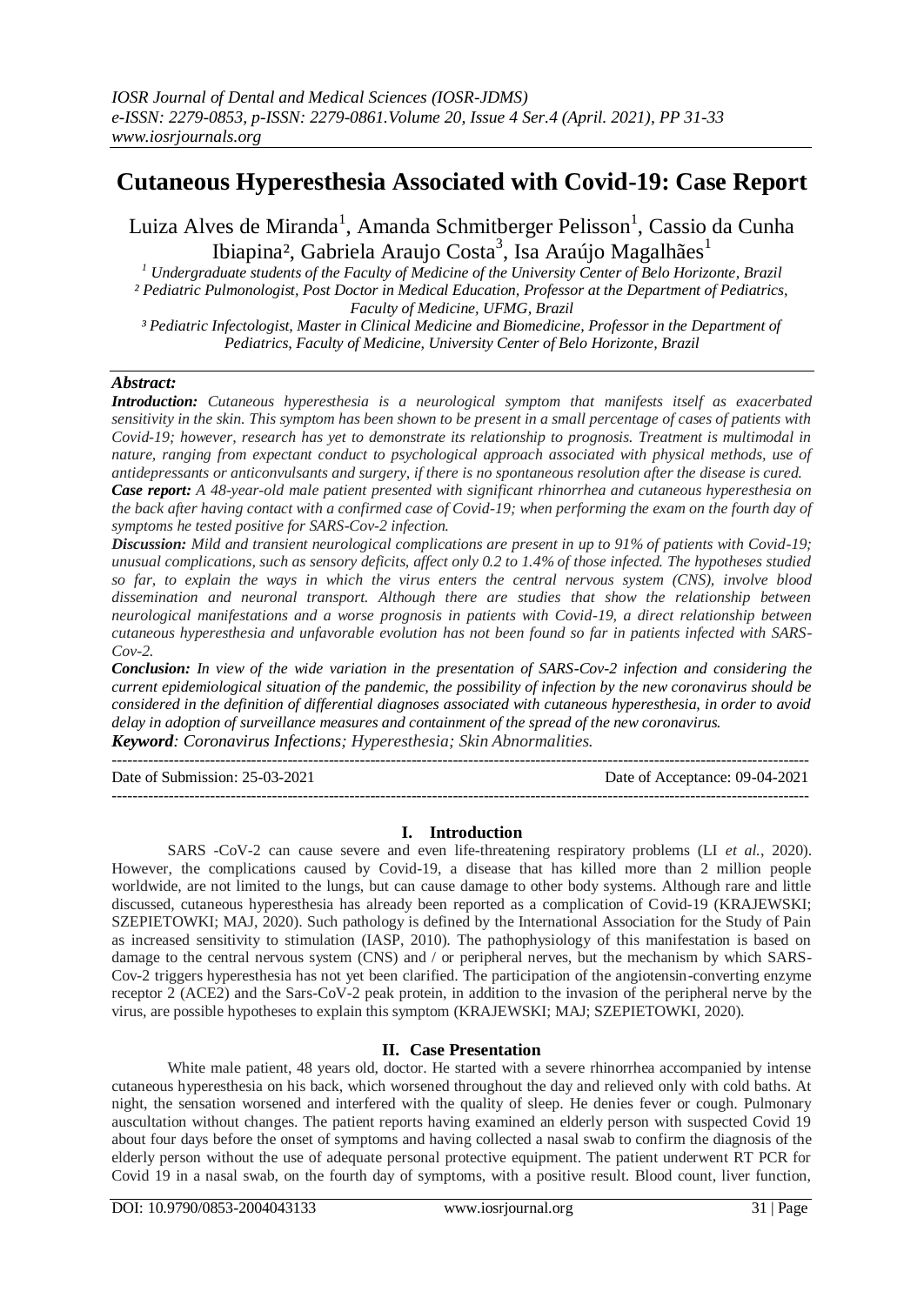kidney function, D-dimer and C-reactive protein were also collected, which did not show significant changes. He progressed well, with rhinorrhea improvement in the following days and partial remission of cutaneous hyperesthesia on the back after six days of illness, without using any medication. Even after 60 days of the initial condition, the patient reports maintaining the sensation of cutaneous hyperesthesia on hot days, with relief after ingestion of cold liquids or bathing.

#### **III.** D**iscussion**

Mild and transient neurological complications such as dizziness, anosmia, dysgeusia, headache, altered level of consciousness and agitation are frequently reported in patients infected with Covid-19, with a case series reporting such symptoms in almost 91% of patients (KRAJEWSKI; MAJ; SZEPIETOWKI, 2020). There is evidence that such changes occur due to the direct invasion of Sars-CoV-2 in the CNS, producing tissue damage that generates mild neurological disorders (KORALNIK; KENNETH, 2020), and, to a lesser extent, serious complications, such as ischemic and / or hemorrhagic stroke and encephalopathy. A study carried out in Chicago, with 509 patients who tested positive for Covid-19, showed that 0.2 to 1.4% of the cases presented neurological symptoms considered unusual, among them sensory deficits (LIOTTA *et al.*, 2020).

Experimental evidence in animals shows that the coronavirus present in lung tissue can reach the brain through the bloodstream (YAVARPOUR-BALI; GHASEMI-KASMAN, 2020). Another way of accessing the CNS would be by axonal transport and transneuronal dissemination of olfactory and trigeminal nerve endings in the nasal epithelium (ROMÁN *et al.*, 2020). This neuronal invasion can occur through retrograde and anterograde transport along peripheral nerves. The olfactory bulb, for example, can be entered through TMPRSS2 and ECA2 receptors or through extracellular vesicles present in olfactory sheath cells, which do not depend on ACE2 receptors (YAVARPOUR-BALI; GHASEMI-KASMAN, 2020).

The virus can also be transported to the brain tissue via trigeminal and vagus nerves, which may be related to respiratory failure present in Covid-19, since the cardiorespiratory center present in the brain stem is also innervated by these cranial pairs. Another way for the virus to enter the CNS is the bloodstream itself, through the infection of the blood-brain barrier epithelial cells in the choroid plexus of the cerebral ventricles (YAVARPOUR-BALI; GHASEMI-KASMAN, 2020). On the one hand, infection by SARS-COV-2 leads to pneumonia and impairment of the cardiorespiratory regulation center of the brain stem, which leads to hypoxia. On the other hand, hypoxia exacerbates neural damage leading to a deadly vicious cycle. These findings support the higher prevalence of neurological symptoms in critically ill patients (NIAZKAR *et al.*, 2020).

Although the mechanism of neuronal invasion of SARS-Cov-2 is already partially known, the pathophysiology of cutaneous hyperesthesia as an isolated neurological manifestation in patients who evolve without major respiratory impairment has not been completely clarified. One of the studies that investigates this issue points to the possibility of injury to the multifocal peripheral nervous system or peripheral polyneuropathy associated with inflammation triggered by the virus as possible pathophysiological mechanisms associated with hyperesthesia. In these cases, there would be a change in conduction via the paleo-spinothalamic route, in the dorsal horns in the spinal cord, with involvement of the C fibers in the area affected by hypersensitivity (HADLEY *et al.*, 2016). C fibers are responsible for the transmission of thermal, mechanical and chemical stimuli, lead to pain of the slow type and are located in deeper structures of muscles, tendons and viscera. The stimulus is conducted without precise somatotopic organization and, therefore, the pain transmitted by them is difficult to locate and quantify. This mechanism and a semiological manifestation similar to what occurs in patients infected with the herpes virus, which may favor the hypothesis of the intrinsic neurotropism of SARSCoV-2, defended by several researchers. (LIGUORI *et al.*, 20202 and YAMADA *et al.*, 2019).

Another hypothesis to explain cutaneous hyperesthesia discusses the role of angiotensin-converting enzyme (ACE2) receptors as one of the possible ports of entry for Covid-19 in the cells of the nervous system related to sensitivity, since the tropism of the virus by these receptors, present on the surface of other cells, has been widely confirmed (KRAJEWSKI; MAJ; SZEPIETOWSKI, 2020). This pattern of alteration in painful sensitivity would occur due to the reorganization of sensory transmission within the nervous system after nerve injury, either by direct injury to the virus or by intense local inflammation secondary to the injury. The reorganization would include changes in the expression of neurotransmitters, neuromodulators, receptors, ion channels and structural proteins (HUDSPITH *et al.*, 2006).

Common characteristics found in our patient and in other patients analyzed by two studies (KORALNIK; KENNETH., 2020 and HARSCH, 2021) were a major discomfort in the posterior thoracic region, relief with hot baths and progressive improvement after one week of infection, without the use of specific medications.

Although there are studies showing the relationship between neurological manifestations and encephalopathies with a worse prognosis in patients with Covid-19, so far, no direct relationship has been found between cutaneous hyperesthesia and unfavorable outcome in patients infected with SARS-Cov-2. Given the